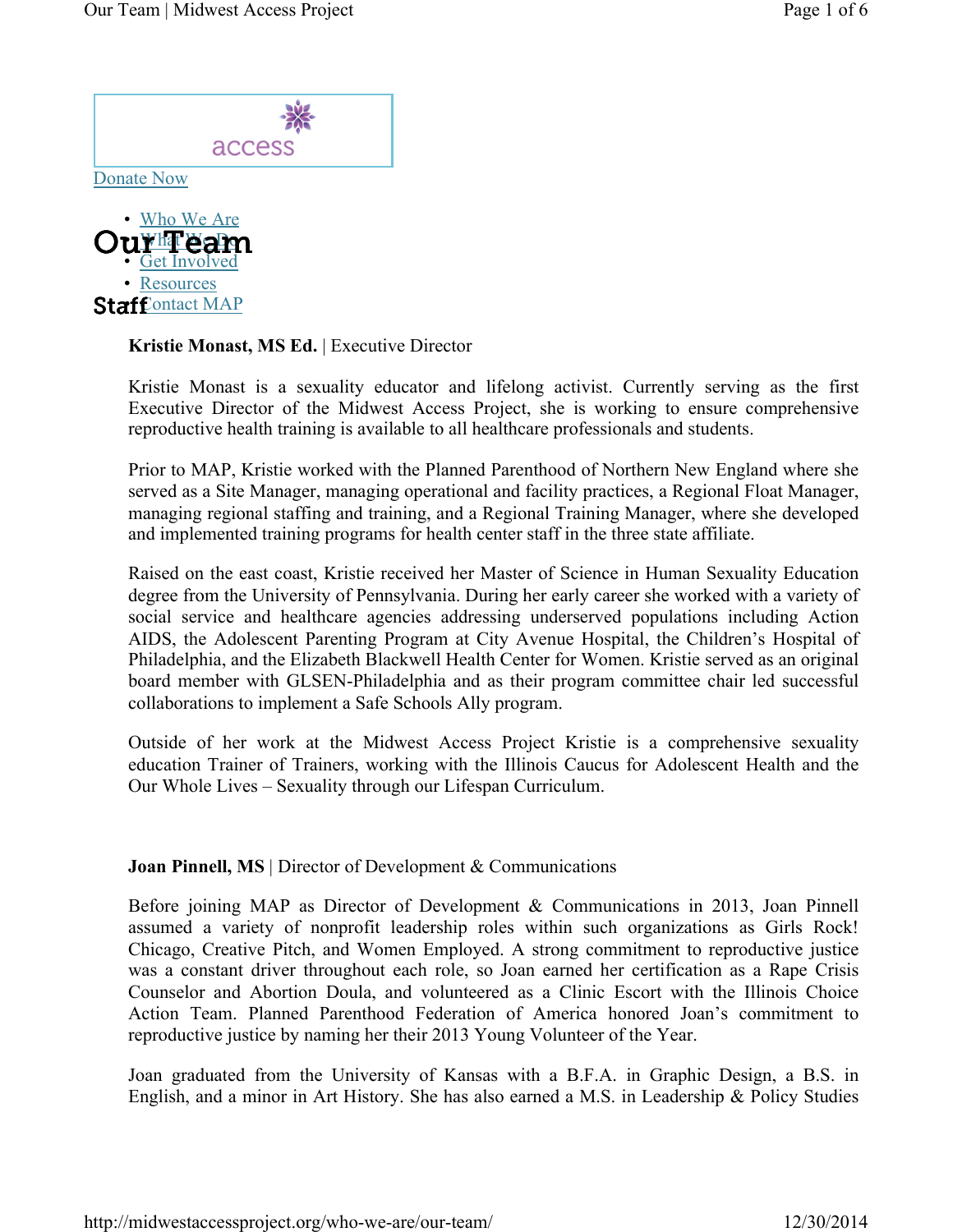from DePaul University and a Certificate in International Leadership from the Global Social Change Leadership Institute at New York University.

### Katherine Quinn, MA | Program Coordinator

Katherine Quinn has been with MAP since 2007. As Program Coordinator, she facilitates MAP's clinical training schedule and works to meet the needs of each individual trainee. Katherine has a Master's Degree in Social Service Administration from the University of Chicago.

## Board

## Cori Blum, MD, AAHIVS

Cori Blum is a family physician dedicated to urban community health justice, with special interest in the areas of reproductive and adolescent health and HIV medicine. Her professional passions are community healthcare, advocacy, and provider education. She is currently the HIV Supervising Physician for the Chicago Department of Public Health, and serves as faculty for the Midwest AIDS Training and Education Center (MATEC) and the University of Illinois Department of Family Medicine. Cori is a proud graduate of the University of Hawai`i John A. Burns School of Medicine and Chicago's Cook County-Loyola-Provident family and community medicine residency and faculty development fellowship program. Cori is also one of MAP's Founding Board members.

### Allie Carter

Allie Carter is the Director of Advocacy and Outreach for the ACLU of Illinois, responsible for developing and implementing field strategies in support of the ACLU's legislative, legal and public education priorities, with particular emphasis on the areas of national security, reproductive justice and LGBT rights. She joined the ACLU in 2006, serving for two years as the Project Manager for Equal Marriage Illinois and directing 2006's Fair Illinois effort, which successfully challenged a proposed anti-gay marriage referendum. Allie served for three years as a community organizer in the Peace Corps in Burkina Faso, West Africa.

### Lorie Chaiten, JD

Lorie Chaiten has been the Director of the Reproductive Rights Project for the Roger Baldwin Foundation of the ACLU of Illinois since June of 2001, and has been involved in reproductive rights litigation throughout her nearly 30 year legal career. The ACLU's Reproductive Rights Project seeks, through litigation, public education and legislative advocacy, to make certain that all in our society have access to safe and effective contraception, sexuality education, reproductive technologies, prenatal care, childbearing assistance and safe, legal, and accessible abortion. Lori is a Founding Board Member of MAP.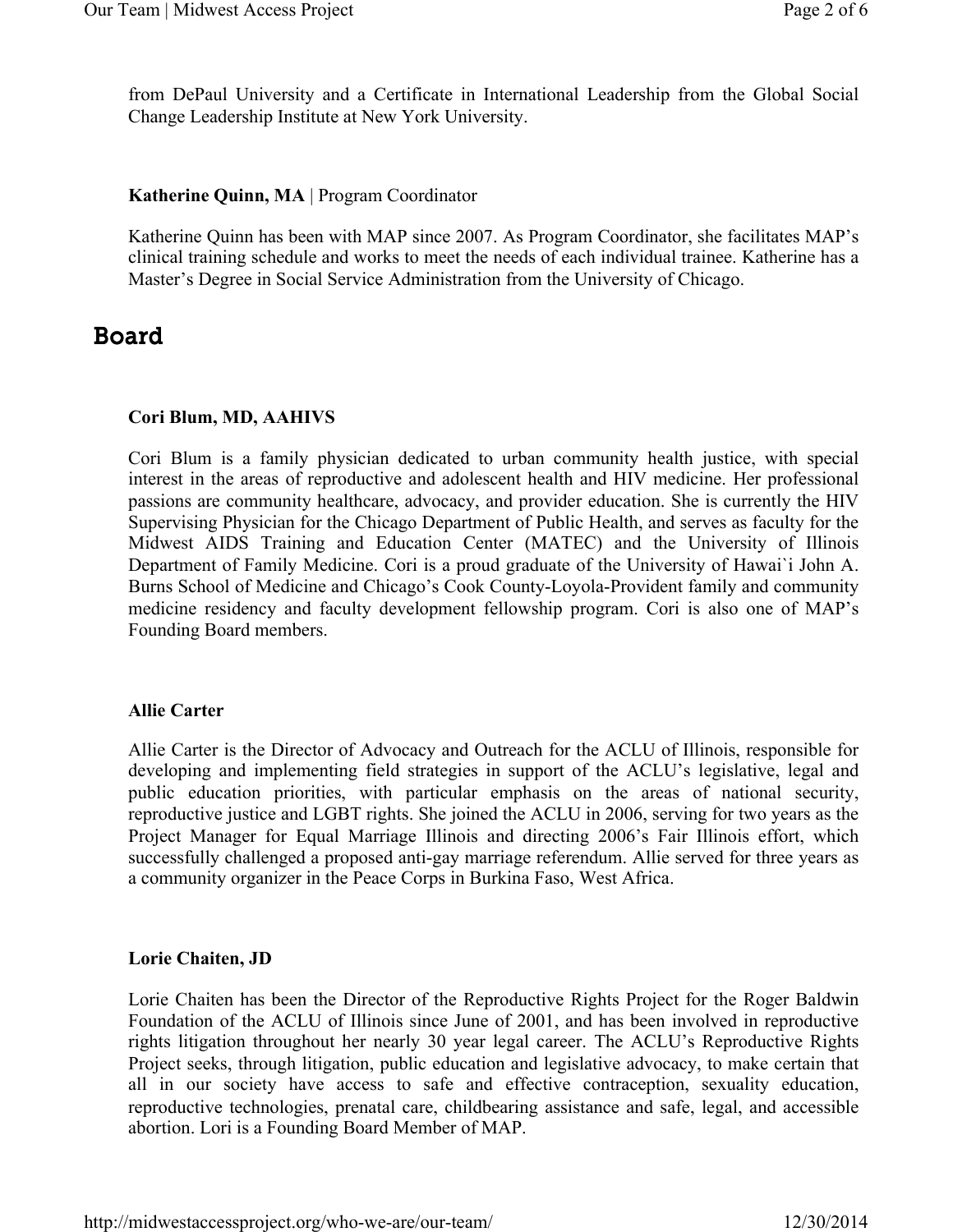Lorie has been involved in numerous court challenges to laws that impede women's access to abortion and other reproductive healthcare. She was lead counsel in the recent state constitutional challenge to the Illinois Parental Notice of Abortion Act (Hope Clinic v. Adams). She was counsel for the plaintiffs in the federal challenge to the parental notice law (Zbaraz v. Madigan) and the challenge to the Federal Partial Birth Abortion Ban Act of 2003 (National Abortion Federation v. Gonzales). Other court challenges to restrictive abortion statutes which Lorie has pursued include the challenge to Illinois' restrictive abortion facilities licensing scheme (Ragsdale v. Turnock) and the challenge to Illinois' so-called "partial-birth abortion" ban (Hope Clinic v. Ryan).

Lorie has also played a leading role in numerous public advocacy projects, including the Illinois Campaign for Reproductive Health and Access and the New Abortion Provider Initiative's effort to expand access to medical abortions in Illinois, Wisconsin and Iowa. Prior to joining the ACLU, Lorie was a partner at the law firm of Sonnenschein Nath & Rosenthal. She joined Sonnenschein in 1985 where her practice focused on complex commercial litigation and reproductive rights litigation.

#### Kathy Chan

Kathy Chan is the Associate Director and Director of Policy and Advocacy for the Illinois Maternal and Child Health Coalition, a nonprofit that uses policy, advocacy, and community empowerment to improve the health and lives of women, children, and their families.

Kathy previously worked in state government at the Illinois Department of Healthcare and Family Services, where she assisted with strategic enrollment efforts and the implementation of All Kids. She is an appointed member of the Illinois Medicaid Advisory Committee, serves on the board of Chicago Volunteer Doulas, and is an active volunteer with the Young Nonprofit Professionals Network of Chicago.

### Mandy Gittler, MD

Mandy Gittler is a board certified family physician who practices throughout Illinois, and a Founding Board Member of MAP. After her certification as an athletic trainer from the University of Illinois, she earned her MD from Rush Medical College in Chicago. Throughout her residency at University of Washington in Seattle, she was very involved in women's reproductive health and primary care. After years of providing care both nationally and internationally, Mandy is now based in Chicago and focusing on both the clinical care and educational side of women's health. Her clinic serves as the primary training site for Midwest Access Project and the place where she trains healthcare providers who are seeking to expand their education and clinical skills. With faculty appointments at University of Illinois, Northwestern University, and University of Chicago, Mandy is very involved in medical student and resident education from both a clinical and academic standpoint. She is the Director of Vasectomy Services for Planned Parenthood of Illinois and a consultant and clinician for PPIL, as well as several other clinics throughout Illinois. Mandy is also the team physician for the Jesse White Tumblers.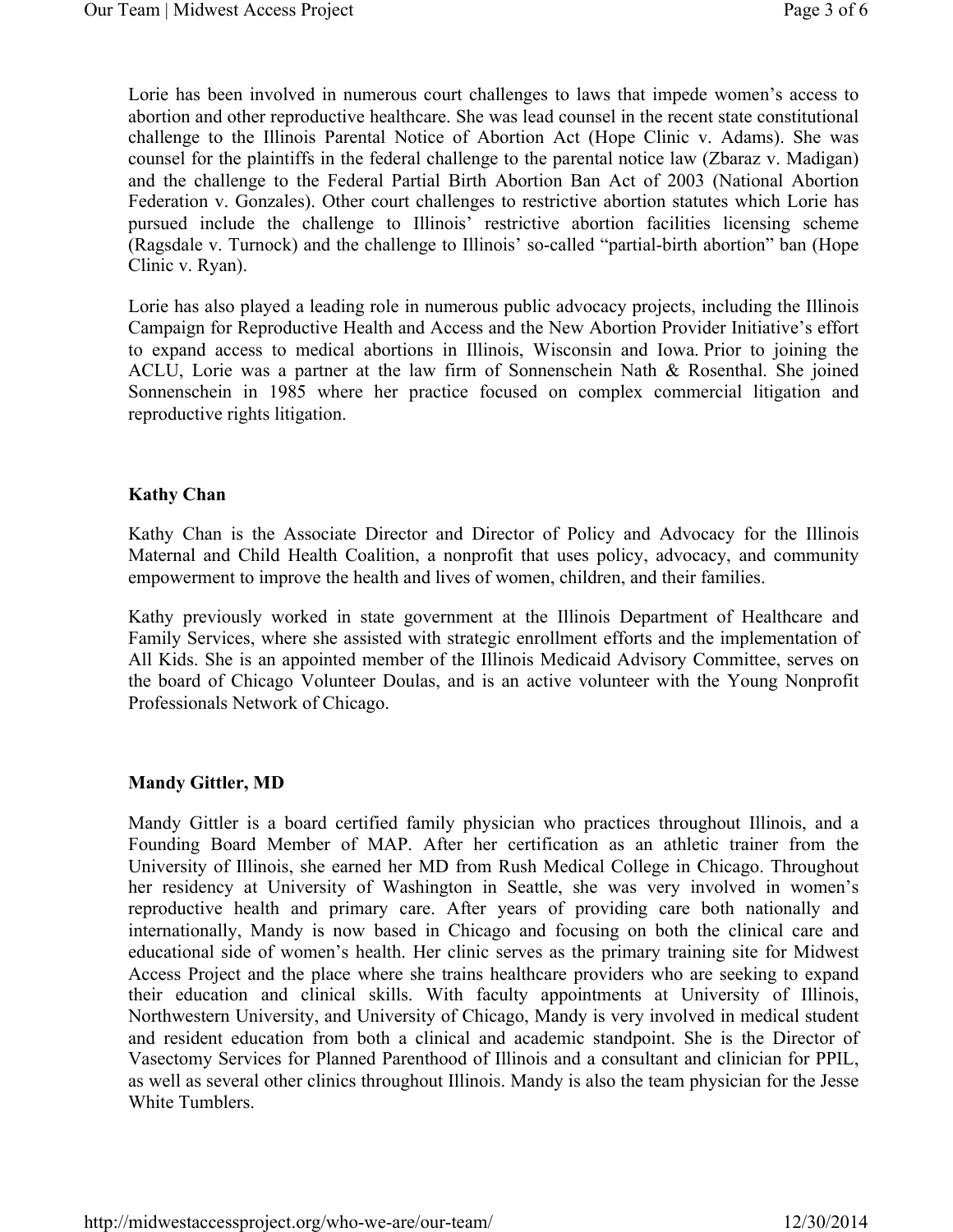## Dinaz Mansuri, MA

Dinaz Mansuri is the Executive Director of the Mayer and Morris Kaplan Family Foundation, a multigenerational private Foundation that makes grants in Chicago, California, Wyoming, and Colorado in the areas of Education and Environment. In this role, Dinaz oversees a robust grantmaking program and manages a board of Trustees and committees, which include 22 members of the Kaplan family as well as a growing number of next generation Kaplans.

Dinaz joined the Kaplan Family Foundation in 2005 as a Program Officer before being appointed to lead the Foundation in 2010. Prior to her work at the Foundation, Dinaz was a Program Director at Casa Central where she developed and managed programs for low-income seniors. Her work with seniors at Casa Central helped inform programs and policies at the Chicago Department on Aging as well as a research study conducted by Alderman Manuel Flores' office. Dinaz has been a member of the Illinois Caucus for Adolescent Health Sex Education Advisory Committee, the Communities for Public Education Reform funders' collaborative, and the Hispanic Providers' Council. She is active with the Donors Forum where she is currently serving as Co-Chair of the Family Foundations committee and is a member of the Redesign Task Force.

Dinaz has a B.A. in Psychology from Loyola University Chicago, an M.A. in Social Service Administration from the University of Chicago, and a Certificate in Nonprofit Management from the University of Illinois at Chicago.

## Debra Stulberg, MD, MA

Debra Stulberg is Assistant Professor of Family Medicine at the University of Chicago. Her research focuses on racial and socioeconomic disparities in reproductive health. Recent publications include "Ectopic pregnancy rates in the Medicaid Population" (American Journal of Obstetrics and Gynecology (AJOG), 2013) and "Obstetrician-gynecologists, religious institutions, and conflicts regarding patient-care policies" (AJOG, 2012). She is a Founding Board Member and President of the Midwest Access Project.

Debra graduated from Harvard Medical School and completed Family Medicine residency at West Suburban Hospital in Oak Park, Illinois. She received a Master of Arts in Public Policy from the University of Chicago while completing fellowship training in Medical Ethics and Health Services Research. Debra provides full scope primary care with an emphasis on maternalchild and reproductive health.

## Julie Walner, MM, CPA

Julie Walner is a consultant for JMB Financial Advisors, LLC. She received her BA in Accounting from the University of Wisconsin Madison and her Masters of Management Degree in Finance from the J.L. Kellogg Graduate School of Management at Northwestern University. In her current position, Julie raises capital for real estate projects. Previously, while employed at JMB Realty Corporation, Julie was the portfolio manager for a number of syndicated real estate limited partnerships with assets aggregating approximately \$1 Billion.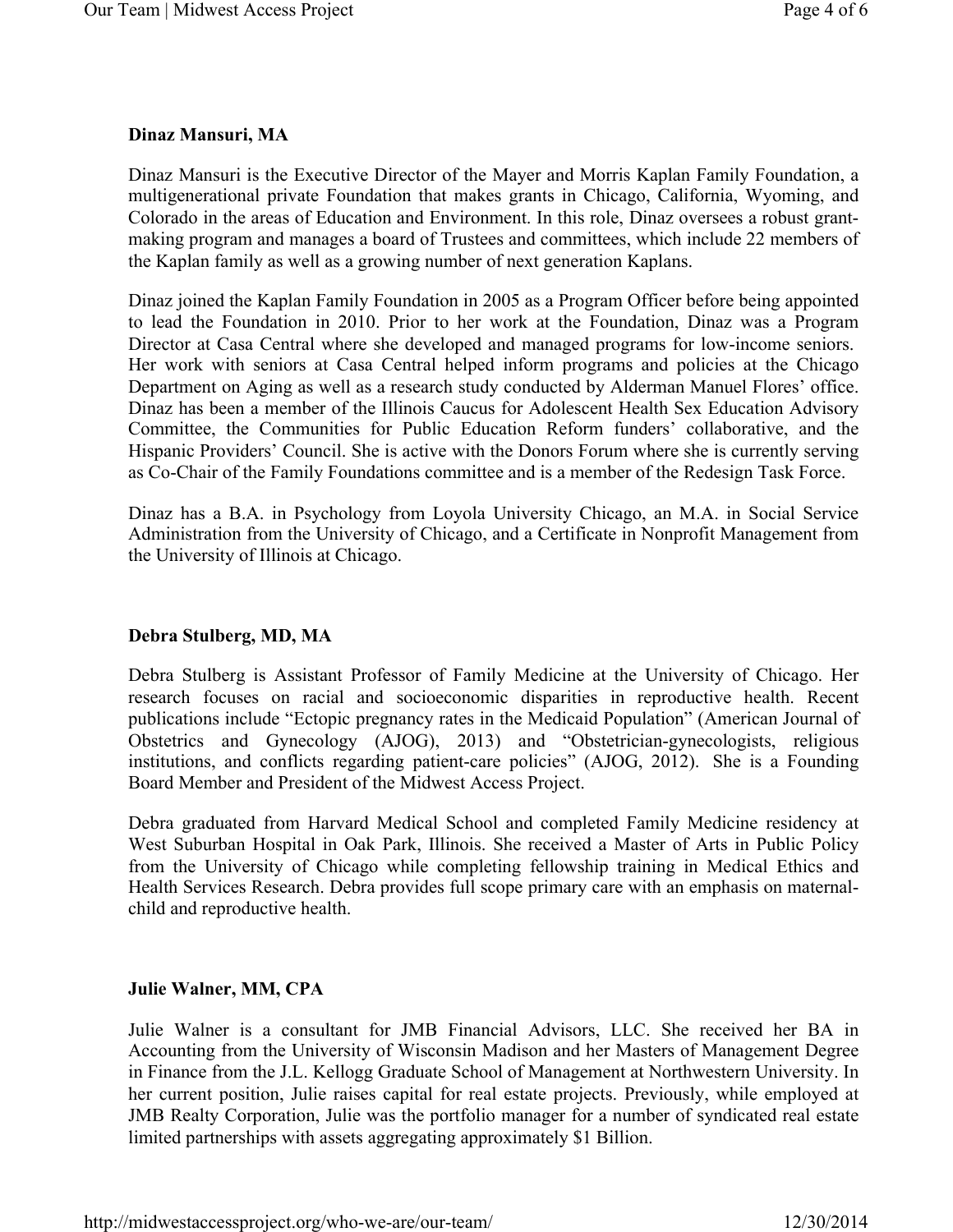## Tina Wheat, MD, MPH

Tina Wheat is currently a Fellow in the Northwestern McGaw Family Medicine Residency Program. Dr. Wheat is committed to providing comprehensive healthcare, particularly in the underserved urban setting. She completed both her Medical Degree and Masters of Public Health at the University of Illinois in Chicago. In the College of Medicine, Tina was a member of the UMed Program, which gives additional training to students who plan to practice in urban underserved areas. Tina is a native Chicagoan and completed her undergraduate degree at Washington University in St. Louis. She previously served on the Board of Directors of Medical Students for Choice. Tina has also been involved in several research projects concerning Emergency Contraception and access to healthcare in underserved settings. Tina participated in MAP's clinical training program after becoming a member of MAP's board.



# FILLING THE GAPS ~TRAINING PROVIDERS IN

## REPRODUCTIVE HEALTH

During my rotation I saw so many situations I'd never seen before and think I really developed more skills to help me be a more compassionate health care provider.

### - Training Program Participant

Midwest Access Project Follow @MWAccessProject

MAP Mail: Annual Newsletter Email Address

Subscribe to MAP Mail

Get Involved Today

- Return to Homepage
- Make A Donation
- Sign Up for Training
- Become A Trainer / Training Site
- Join Our Speakers' Bureau